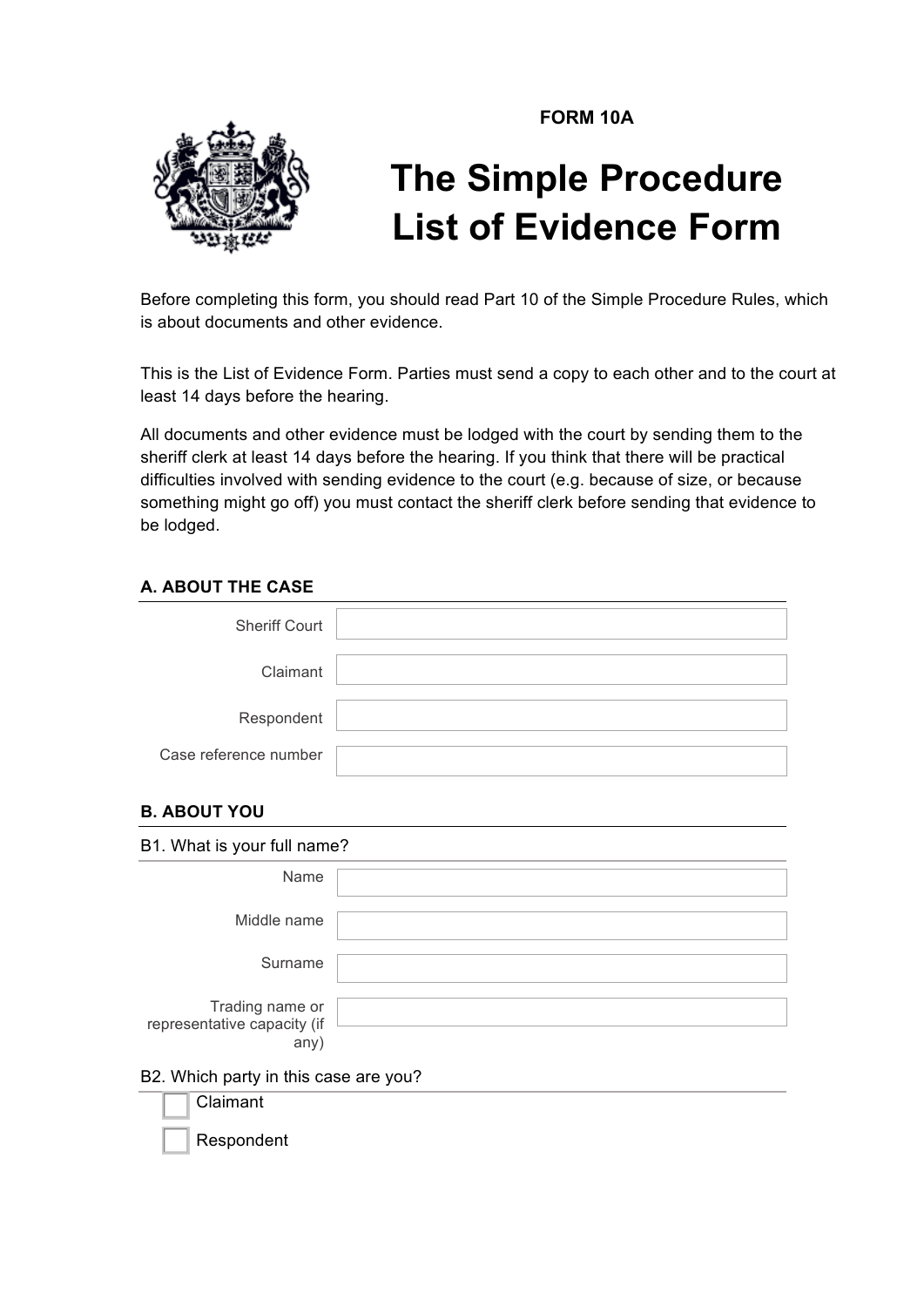## **C. LIST OF EVIDENCE**

- ⓘ Set out all evidence or other documents you are lodging with the court.
- ⓘ Set out a brief description of each item of evidence and explain its relationship to the case. This means the reason why you think this item of evidence is necessary for the court to make a decision in this case.
- ⓘ It is useful to the court if documents and other evidence being lodged can be numbered using the numbers (C1, C2, etc) below. If bigger documents do not already have page numbers, then adding page numbers can help the court read and understand these documents.
- ⓘ If you think that you need more than 10 items of evidence, please fill out a further List of Evidence Form and attach it to this one.

#### C1. Item of evidence

| Brief description of<br>document or other<br>evidence |  |
|-------------------------------------------------------|--|
| Relationship to the case                              |  |

## C2. Item of evidence

| Brief description of<br>document or other<br>evidence |  |
|-------------------------------------------------------|--|
| Relationship to the case                              |  |
|                                                       |  |
|                                                       |  |
|                                                       |  |

#### C3. Item of evidence

| Brief description of<br>document or other<br>evidence |  |
|-------------------------------------------------------|--|
| Relationship to the case                              |  |

#### C4. Item of evidence

| Brief description of<br>document or other<br>evidence |  |
|-------------------------------------------------------|--|
| Relationship to the case                              |  |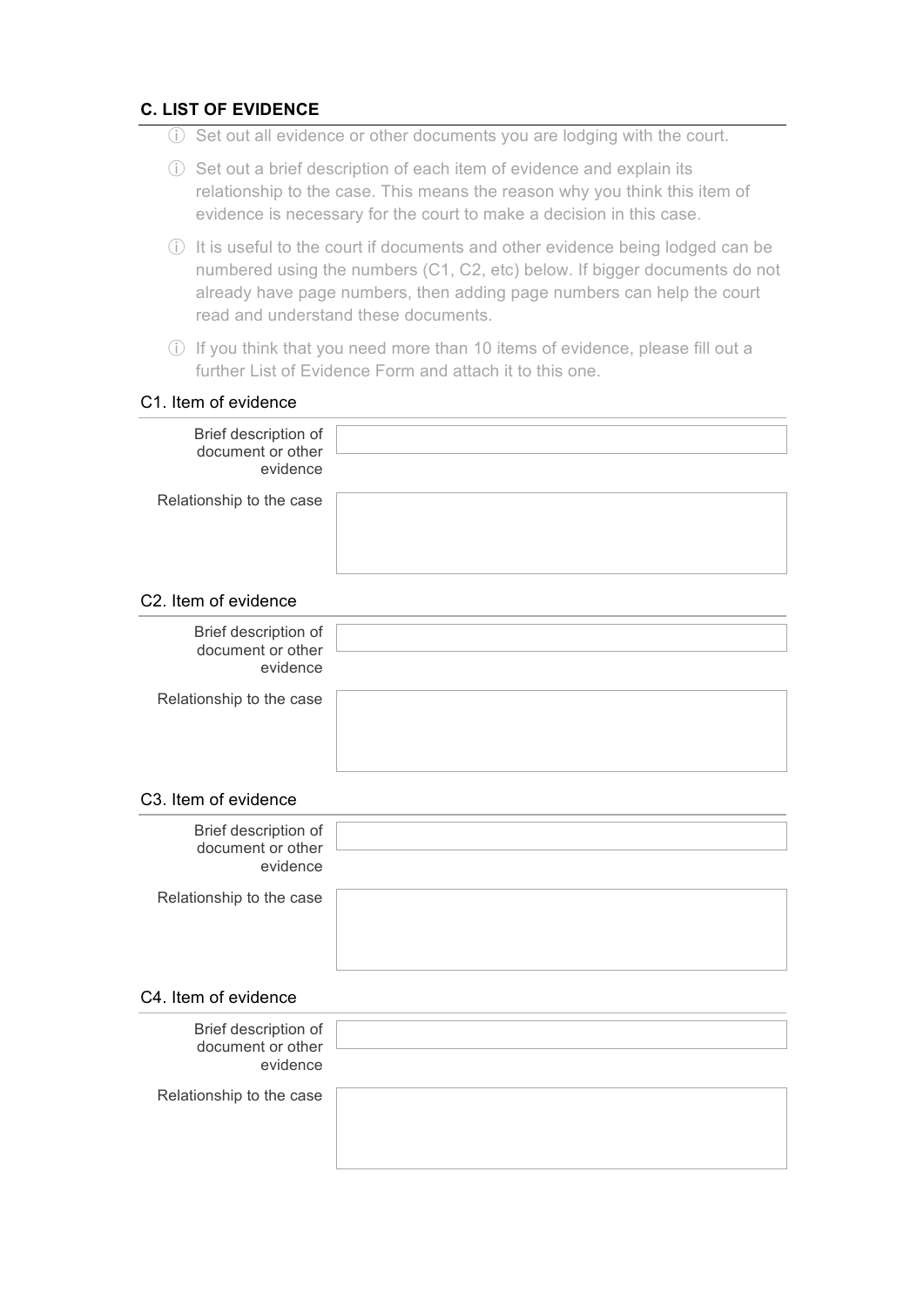#### C5. Item of evidence

| Brief description of<br>document or other<br>evidence |  |
|-------------------------------------------------------|--|
| Relationship to the case                              |  |
|                                                       |  |

## C6. Item of evidence

| Brief description of<br>document or other<br>evidence |  |
|-------------------------------------------------------|--|
| Relationship to the case                              |  |
|                                                       |  |
|                                                       |  |
|                                                       |  |

# C7. Item of evidence

| Brief description of<br>document or other<br>evidence |  |
|-------------------------------------------------------|--|
| Relationship to the case                              |  |
|                                                       |  |
|                                                       |  |
|                                                       |  |

### C8. Item of evidence

| Brief description of<br>document or other<br>evidence |  |
|-------------------------------------------------------|--|
| Relationship to the case                              |  |
|                                                       |  |

# C9. Item of evidence

| Brief description of<br>document or other<br>evidence |  |
|-------------------------------------------------------|--|
| Relationship to the case                              |  |
|                                                       |  |
|                                                       |  |
|                                                       |  |
|                                                       |  |